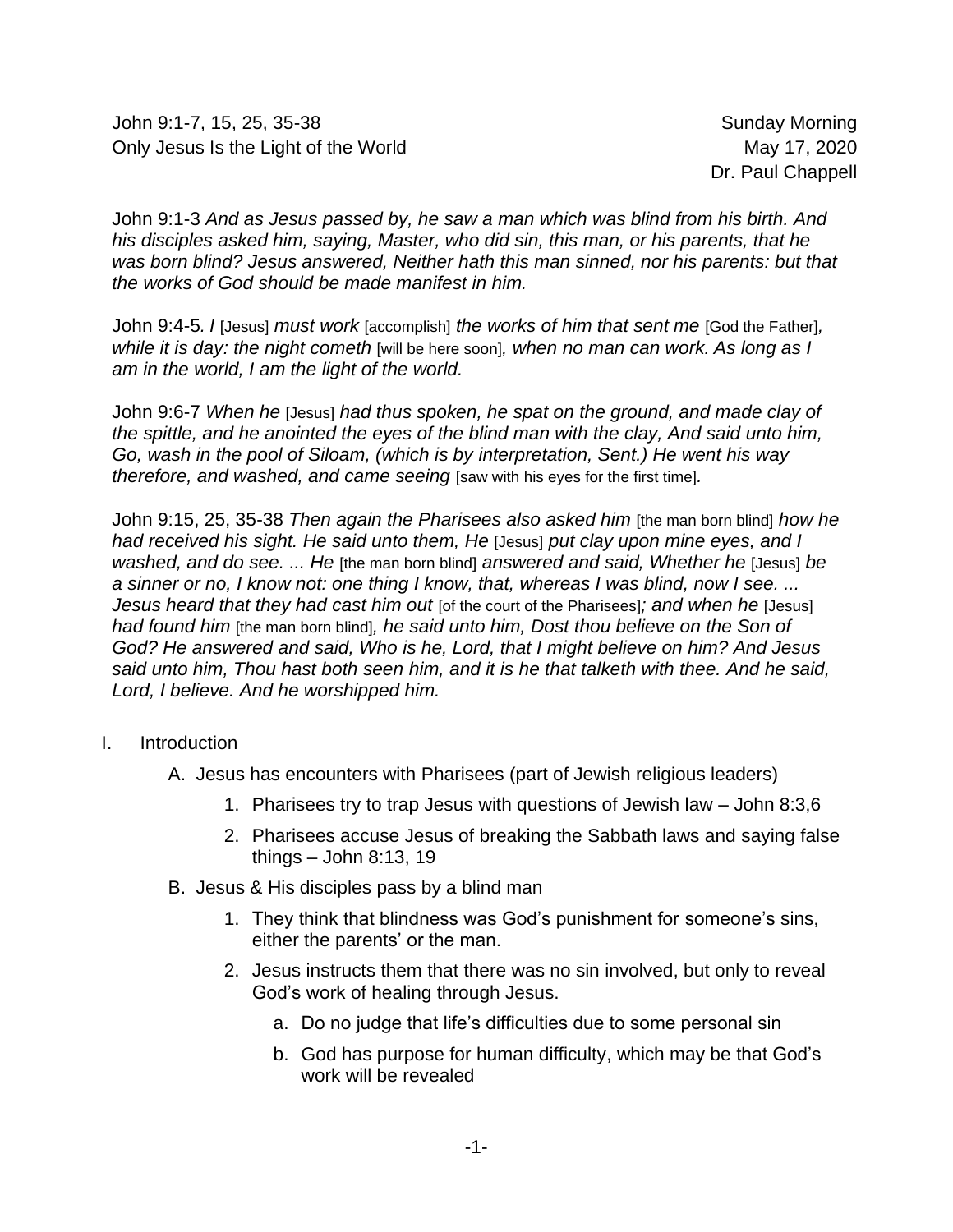C. Jesus allows light (Truth) to enter the eyes of those who believe on Him.

John 8:12 *Then spake Jesus again unto them, saying, I am the light of the world: he that followeth me shall not walk in darkness, but shall have the light of life.*

- II. The Message of Christ
	- A. Works of the Father
		- 1. Jesus was doing His Father's business even at age 12,

Luke 2:49 *And he* [Jesus] *said unto them* [Joseph and Mary]*, How is it that ye sought me? wist ye not* [didn't you know] *that I must be about my Father's business?*

2. Obedient work – Jesus came down from heaven to do His Father's will

John 6:38 *For I came down from heaven, not to do mine own will, but the will of him that sent me.*

3. Urgent work – Jesus came to finish His Father's work

John 4:34-35 *Jesus saith unto them, My meat* [food] *is to do the will of him that sent me* [God the Father]*, and to finish his work. Say not ye, There are yet four months, and then cometh harvest* [the crops must grow for four more months]*? behold, I say unto you, Lift up your eyes, and look on the fields; for they are white already to harvest* [the crops (people's souls) are ready to be harvested right now]*.*

4. Saving work – Jesus came to look for lost people & to save them

Luke 19:10 *For the Son of man is come to seek and to save that which was lost.*

- B. Good works done for God's glory shine in a fallen world
	- 1. Jesus declares Himself as the "Light of the World"

John 8:12 *Then spake Jesus again unto them, saying, I am the light of the world: he that followeth me shall not walk in darkness, but shall have the light of life.*

John 12:46 *I am come a light into the world, that whosoever believeth on me should not abide in darkness.*

- 2. Light of the glorious gospel
	- a. Satan's tries to blind people's minds

2 Corinthians 4:4 *In whom the god of this world* [Satan] *hath blinded the minds of them which believe not, lest the light of the glorious gospel of Christ, who is the image of God, should shine unto them.*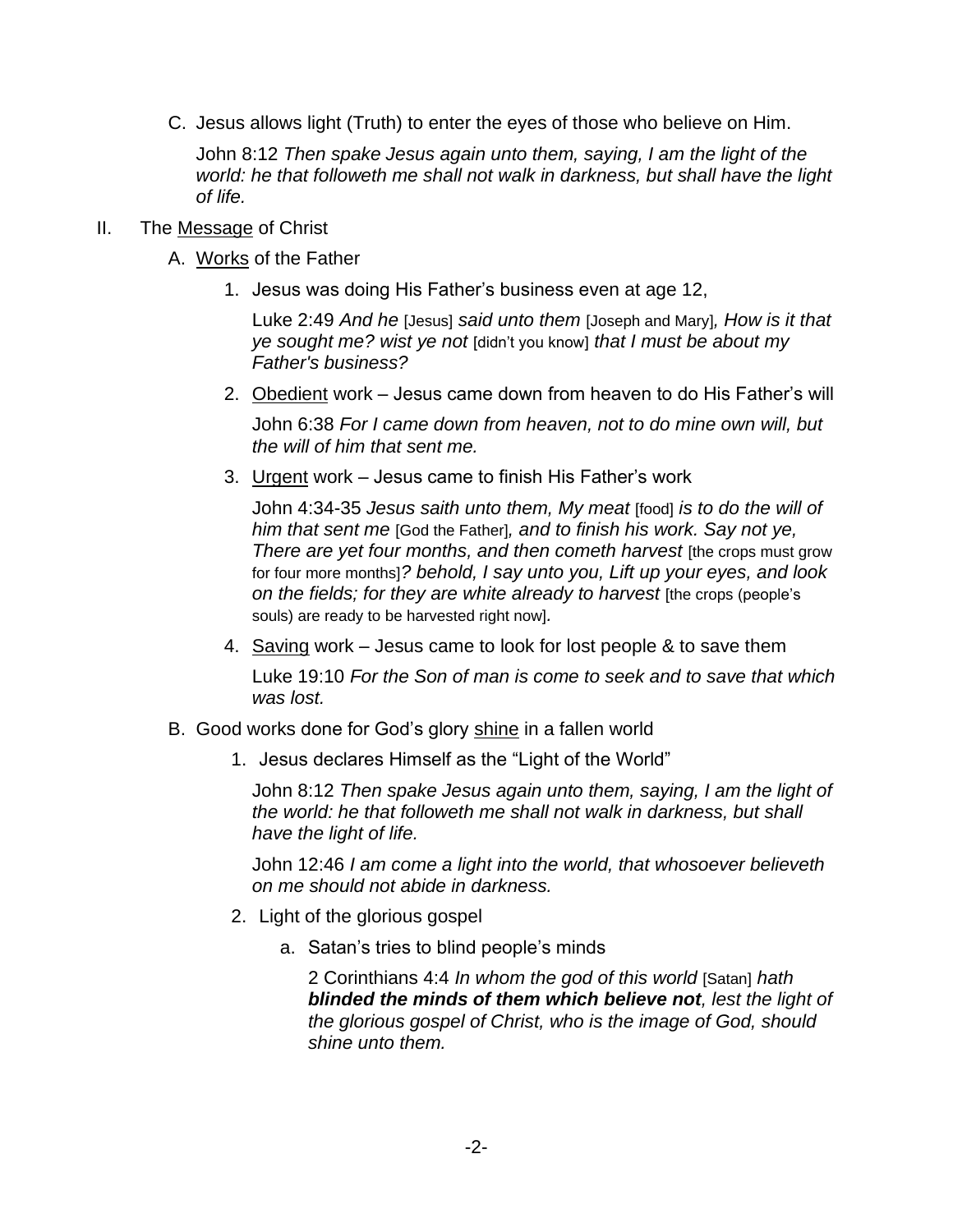b. But God commands the light to shine

2 Corinthians 4:6 *For God, who commanded the light to shine out of darkness, hath shined in our hearts, to give the light of the knowledge of the glory of God in the face of Jesus Christ.*

- III. The Manifestation of the Light
	- A. Jesus revealed His life to all
		- 1. Jesus showed the works of His Father during His public ministry
		- 2. Jesus' life changes lives
	- B. Jesus dispelled darkness of blind man's eyes
		- 1. Jesus' power to heal
			- a. Word "Siloam" means 'Sent'
			- b. Jesus sent this blind man to Pool of Siloam
		- 2. Blind man proved his faith
			- a. Blind man was obedient to Jesus' command
			- b. He took physical steps to the pool (still blind)
			- c. He received his sight after washing clay out of his eyes
			- d. Jesus calls for heart to believe & obey
		- 3. Testimony of former blind man
			- a. Man testified of what he knew John 9.15, 25
			- b. Man shared his marvelous healing with Pharisee leaders, but they mocked him – John 9.30-33
			- c. The man born blind offered the Pharisees a testimony of hope

1 Peter 3:15 *But sanctify the Lord God in your hearts: and be ready always to give an answer to every man that asketh you a reason of the hope that is in you with meekness and fear:*

d. Testimony of salvation

Acts 4:12 *Neither is there salvation in any other* [name]*: for there is none other name under heaven given among men* [than Jesus]*, whereby we must be saved.*

- IV. The Meaning of the Passage about the man born blind
	- A. Meaning revealed by Jesus
		- 1. Jesus revealed Himself as Son of God to former blind man John 9: 35- 38